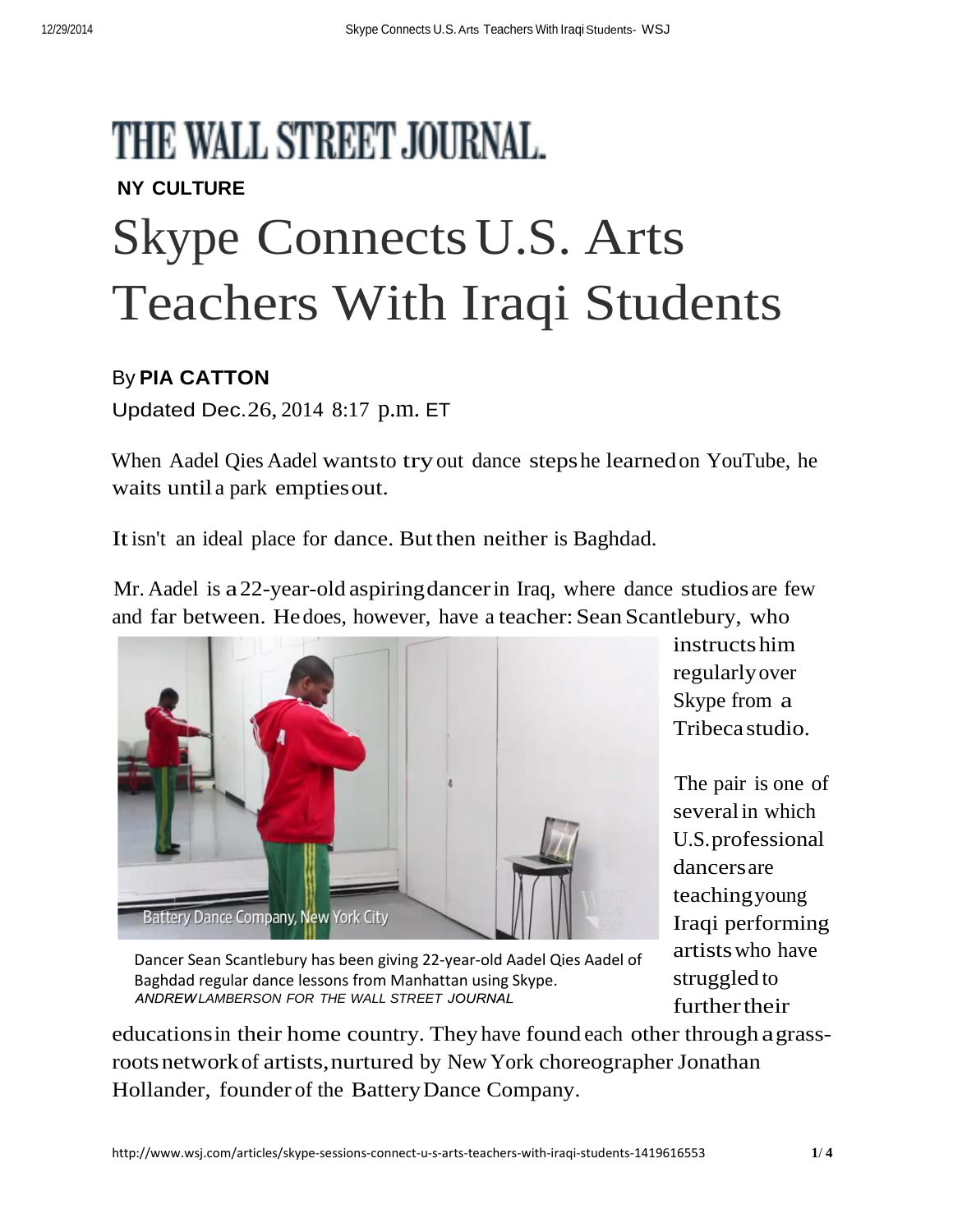For Mr. Hollander, being a cultural ambassador of sorts is a role that has evolved from his work bringingartsto regions of conflict.

In 2006, the choreographerlaunched Dancing to Connect, aweeklong arts workshop thathas been held in more than40 countries, often funded by the State Department or U.S. embassies.

In 2012,Dancing to Connectsenttwo teachersto Iraq, where they led a program in the Kurdishcapitalof Erbil.

As word of those teachersspread and the situationin the region worsened, a handfulof studentsfound Mr. Hollander through Facebook. After listeningto their stories, he offered guidance.

"At first, it was about me. I was counselingand mentoring,"he said.



Sean Scantlebury stretches while Skyping with Aadel Qies Aadel in Iraq as Battery Dance Company's Gabriella Cipolla watches. *LAMBERSON FOR THE WALL STREET*

This year, Mr. Hollander realized he could provide real help by findingfellow artists who could teach over Skype.

He tapped into his own network,asking awellconnectedmusic couple, the cellist RobertaCooper and violinistEugene Drucker,to recommend teachers of violin and piano.

Ms. Cooper said she gave careful thought to the question.

"It had to be someonewho had a feeling not just for teaching,but the kind of person who is compassionate," shesaid. "You're not going to be teaching children of affluence.''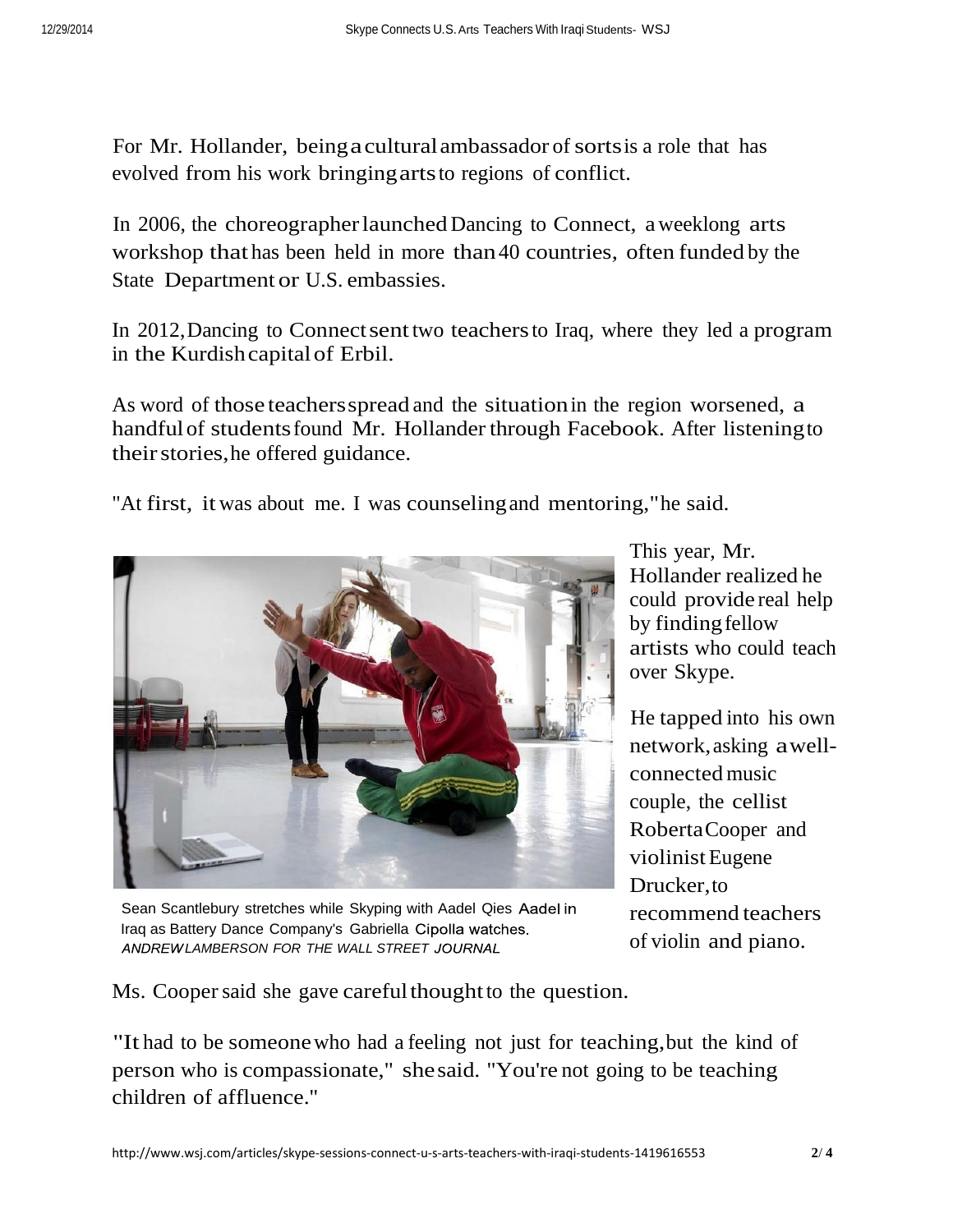Constance Meyer, a violinist who lives in Beverly Hills, Calif., said yes.

Over Skype, Ms.Meyer has led several one-hourlessons with Hardi Mohammad, a 24- year-old living in Erbil. The two have studied etudes and scales, but Ms. Meyer's central goal has been correcting Mr. Mohammad's hand positioning, which was too close to his body.

"Ifyour hand is up against the neck, you look like a waiter,"she said. "On his Facebook page, there is a photo of him in a local orchestra.The entire string section looks like that."

"She gave me some technique,"Mr. Mohammad said during an interviewover Skype, adding he didn't have a regular teacher for three years at his local art institute.

To make do, Mr. Mohammad watched YouTube videos and practiced on his own. He and others also participated in a summer-instruction program run by American Voices, a nonprofit that ran arts camps in Erbil and other Iraqi cities from 2007 until2013.

For the pianist Hersh Anwer, 24, of Erbil, the visits meant access to trained professionals.

"After they're gone, there is no piano teacher,"he said.

AmericanVoices's founder and executive director,John Ferguson,said when he first met Mr. Anwer, therewas a teacher who was really more a composer.

"He was teaching them to play 'Flight of the Bumblebee'with the pedal down the whole time," Mr. Ferguson said, rather than the light touch that the virtuosic work calls for.

Even though Mr. Anwer is an accomplished pianist,he sought out Mr. Hollander and now studies online with pianist Diane Walsh, who lives in Maine.

Ms.Walsh declined to comment,saying her students'work is private, but Mr. Anwer said her advice is mainly "about my body, my fingers and the form of how to play. She really likes me when I play Chopin."Mr.Anwer is considering